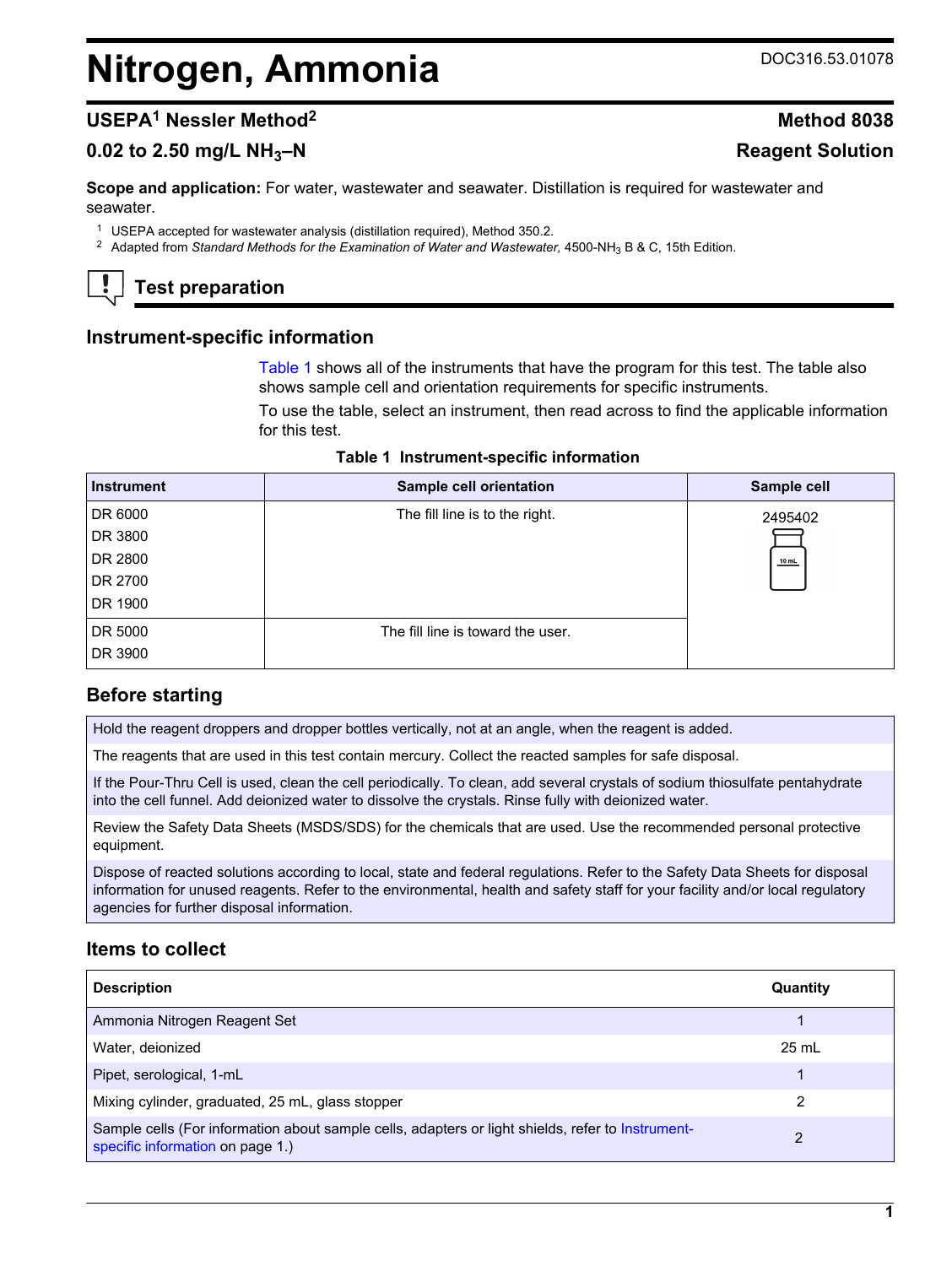Refer to [Consumables and replacement items](#page-4-0) on page 5 for order information.

# **Sample collection and storage**

- Collect samples in clean glass or plastic bottles.
- If the sample contains chlorine, add one drop of 0.1 N sodium thiosulfate for each 0.3 mg/L chlorine in 1 liter of sample.
- To preserve samples for later analysis, adjust the sample pH to less than 2 with concentrated sulfuric acid (approximately 2 mL per liter). No acid addition is necessary if the sample is tested immediately.
- Keep the preserved samples at or below 6 °C (43 °F) for a maximum of 28 days.
- Let the sample temperature increase to room temperature before analysis.
- Before analysis, adjust the pH to  $\sim$ 7 with 5 N sodium hydroxide solution.
- Correct the test result for the dilution caused by the volume additions.

# **Test procedure**

<span id="page-1-0"></span>

**1.** Start program **380 N, Ammonia, Ness**. For information about sample cells, adapters or light shields, refer to [Instrument](#page-0-1)[specific information](#page-0-1)

on page 1.



**2. Prepare the sample:** Fill a mixing cylinder to the 25 mL line with sample.



**3. Prepare the blank:** Fill a mixing cylinder to the 25‑mL line with deionized water.



**4.** Add 3 drops of Mineral Stabilizer to each mixing cylinder.



**5.** Put the stopper on the mixing cylinders. Invert the mixing cylinders several times to mix.



**6.** Add 3 drops of Polyvinyl Alcohol Dispersing Agent to each mixing cylinder.



**7.** Put the stopper on the mixing cylinders. Invert the mixing cylinders several times to mix.



**8.** Use a pipet to add 1.0 mL of Nessler Reagent to each mixing cylinder.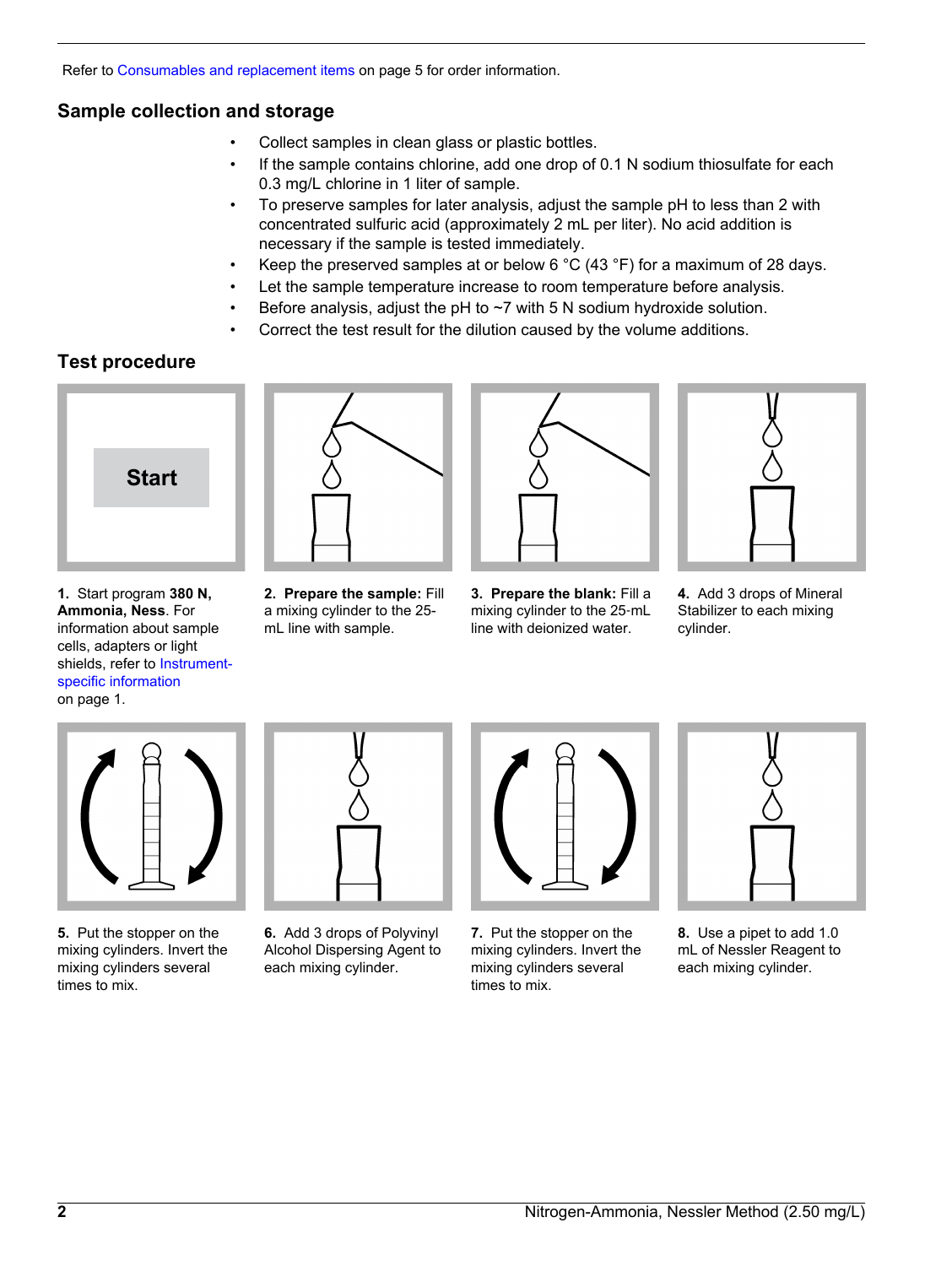

**9.** Put the stopper on the mixing cylinders. Invert the mixing cylinders several times to mix.



**10.** Start the instrument timer. A 1-minute reaction time starts.



**11.** Pour 10 mL from the blank cylinder into a sample cell.



**12.** When the timer expires, clean the blank sample cell.



**13.** Insert the blank into the cell holder.



**17.** Insert the prepared sample into the cell holder.

# **Interferences**



**14.** Push **ZERO**. The display shows 0.00 mg/L  $NH<sub>3</sub>-N.$ 



**18.** Push **READ**. Results show in mg/L  $NH_3-N$ .

| 15. Pour 10 ml from the<br>sample cylinder into a |
|---------------------------------------------------|
| second sample cell.                               |



**16.** Clean the prepared sample cell.

|  | Table 2 Interfering substances |
|--|--------------------------------|

| Interfering substance | Interference level                                                                                                                                                                                                                                 |
|-----------------------|----------------------------------------------------------------------------------------------------------------------------------------------------------------------------------------------------------------------------------------------------|
| Chlorine              | Remove residual chlorine from a 250 mL sample by adding 1 drop of sodium thiosulfate for each<br>mg/L chlorine (Cl <sub>2</sub> ). Sodium arsenite can be used instead of sodium thiosulfate. Refer to Sample<br>collection and storage on page 2. |
| <b>Hardness</b>       | A solution containing a mixture of 500 mg/L CaCO <sub>3</sub> and 500 mg/L Mg as CaCO <sub>3</sub> does not<br>interfere. If the hardness concentration is more than these concentrations, add extra Mineral<br>Stabilizer.                        |
| <b>Iron</b>           | Interferes at all levels by causing turbidity with Nessler Reagent.                                                                                                                                                                                |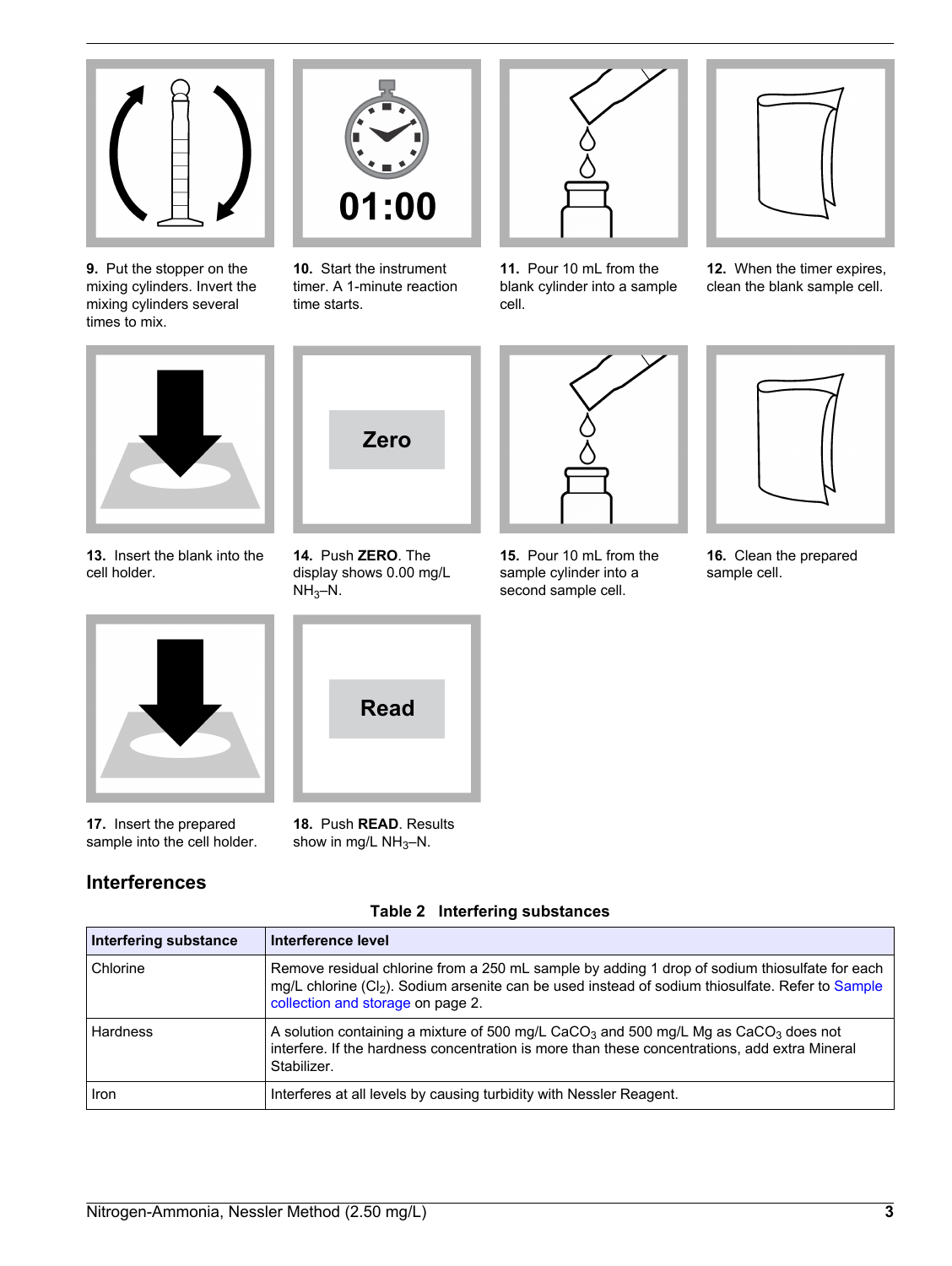| Interfering substance                                                                                            | Interference level                                                                                                                                                                                                                                                                                                                                                                      |
|------------------------------------------------------------------------------------------------------------------|-----------------------------------------------------------------------------------------------------------------------------------------------------------------------------------------------------------------------------------------------------------------------------------------------------------------------------------------------------------------------------------------|
| Seawater                                                                                                         | Add 1.0 mL (27 drops) of Mineral Stabilizer to the sample before analysis. This complexes the<br>high magnesium concentrations found in sea water, but the sensitivity of the test is reduced by<br>30% due to the high chloride concentration. For best results, make a calibration with standards<br>that contain the same chloride concentration as seawater, or distill the sample. |
| Sulfide                                                                                                          | Interferes at all levels by causing turbidity with Nessler Reagent.                                                                                                                                                                                                                                                                                                                     |
| Glycine, various aliphatic<br>and aromatic amines.<br>organic chloramines,<br>acetone, aldehydes and<br>alcohols | May cause greenish or other off colors or turbidity. Distill the sample if these compounds are<br>present.                                                                                                                                                                                                                                                                              |

#### **Table 2 Interfering substances (continued)**

### **Pollution prevention and waste management**

The Nessler reagent contains mercuric iodide. The reacted samples and blanks will contain mercury and must be disposed of as a hazardous waste. Dispose of reacted solutions according to local, state and federal regulations.

#### **Distillation**

To eliminate most interferences, distill the sample, then use the distilled sample in the test procedure.

- **1.** Set up the distillation apparatus for general purpose distillation. Refer to the Distillation Apparatus manual for proper assembly.
- **2.** Measure 250 mL of sample into a 250-mL graduated cylinder.
- **3.** Pour the sample into a 400-mL beaker. If the sample contains chlorine, add 1 drop of 0.1 N sodium thiosulfate solution for each 1 mg/L Cl<sub>2</sub> to remove the chlorine.
- **4.** Add 25 mL of borate buffer solution and mix. Adjust the pH to approximately 9.5 with 1 N sodium hydroxide solution. Use a pH meter to monitor the pH.
- **5.** Pour the solution into the distillation flask.
- **6.** Add a magnetic stir bar and 5 glass beads.
- **7.** Use a graduated cylinder to measure 25 mL of deionized water into a 250-mL Erlenmeyer flask. Add the contents of one Boric Acid Powder Pillow. Mix thoroughly.
- **8.** Set the flask under the distillation apparatus drip tube. Elevate the flask so that the end of the tube is immersed in the solution.
- **9.** Set the stirrer power to on. Set the stir control to 5.
- **10.** With the thermometer inserted, set the heat control to 10. The yellow pilot lamp is an indication that the heater is on.
- **11.** Turn on the water and adjust to maintain a steady flow through the condenser.
- **12.** When 150 mL of distillate has been collected, turn the heater off. Immediately remove the collection flask. Measure the distillate to make sure 150 mL was collected (total volume = 175 mL).
- **13.** Adjust the pH to approximately 7 with 1 N sodium hydroxide solution. Use a pH meter to monitor the pH.
- **14.** Quantitatively transfer the distillate into a 250-mL volumetric flask. Dilute to the mark with deionized water. Mix well. Use the diluted distillate in the test procedure.

# **Accuracy check**

#### **Standard additions method (sample spike)**

Use the standard additions method (for applicable instruments) to validate the test procedure, reagents and instrument and to find if there is an interference in the sample. Items to collect:

• 50-mg/L Nitrogen-Ammonia Standard Solution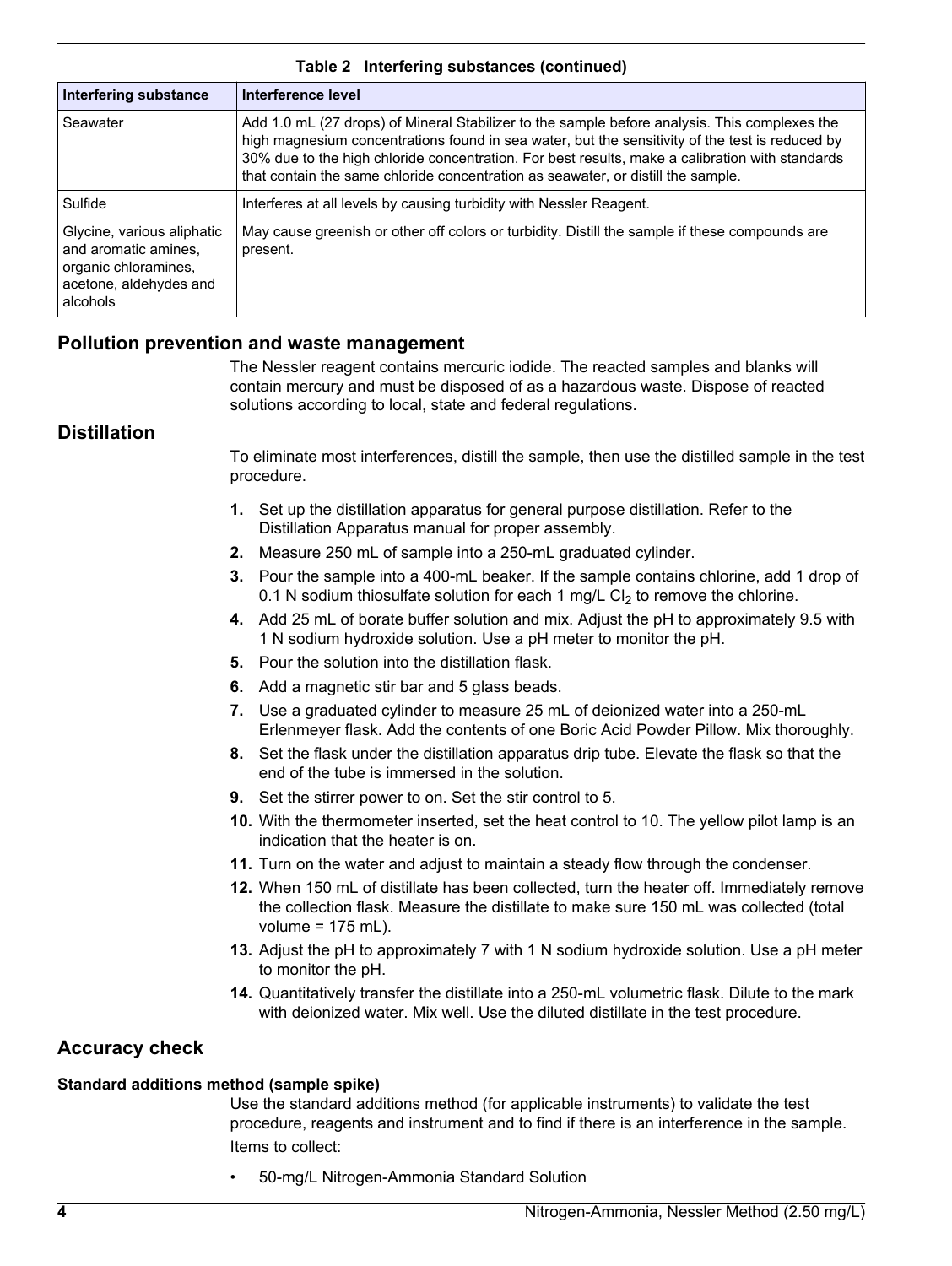- Mixing cylinders, 25-mL (3x)
- TenSette Pipet and pipet tips
- **1.** Use the test procedure to measure the concentration of the sample, then keep the (unspiked) sample in the instrument.
- **2.** Go to the Standard Additions option in the instrument menu.
- **3.** Select the values for standard concentration, sample volume and spike volumes.
- **4.** Open the standard solution.
- **5.** Prepare three spiked samples: use the TenSette pipet to add 0.1 mL, 0.2 mL and 0.3 mL of the standard solution, respectively, to three 25-mL portions of fresh sample. Mix well.
- **6.** Use the test procedure to measure the concentration of each of the spiked samples. Start with the smallest sample spike. Measure each of the spiked samples in the instrument.
- **7.** Select **Graph** to compare the expected results to the actual results.

*Note: If the actual results are significantly different from the expected results, make sure that the sample volumes and sample spikes are measured accurately. The sample volumes and sample spikes that are used should agree with the selections in the standard additions menu. If the results are not within acceptable limits, the sample may contain an interference.*

#### **Standard solution method**

Use the standard solution method to validate the test procedure, the reagents and the instrument.

Items to collect:

- 1-mg/L Nitrogen-Ammonia Standard Solution
- **1.** Use the test procedure to measure the concentration of the standard solution.
- **2.** Compare the expected result to the actual result.

*Note: The factory calibration can be adjusted slightly with the standard adjust option so that the instrument shows the expected value of the standard solution. The adjusted calibration is then used for all test results. This adjustment can increase the test accuracy when there are small variations in the reagents or instruments.*

#### **Method performance**

The method performance data that follows was derived from laboratory tests that were measured on a spectrophotometer during ideal test conditions. Users can get different results under different test conditions.

| <b>Program</b> | <b>Standard</b>    | Precision (95% confidence interval)   | Sensitivity<br>Concentration change per 0.010 Abs change |
|----------------|--------------------|---------------------------------------|----------------------------------------------------------|
| 380            | 1.00 mg/L $NH_3-N$ | $0.99 - 1.01$ mg/L NH <sub>3</sub> -N | $0.02$ mg/L NH <sub>3</sub> -N                           |

#### **Summary of Method**

The Mineral Stabilizer complexes hardness in the sample. The Polyvinyl Alcohol Dispersing Agent helps the color formation in the reaction of Nessler Reagent with ammonia and certain other amines. A yellow color is formed that is proportional to the ammonia concentration. The measurement wavelength is 425 nm.

#### <span id="page-4-0"></span>**Consumables and replacement items**

#### **Required reagents**

| <b>Description</b>                      | <b>Quantity/test</b> | Unit       | Item no. |
|-----------------------------------------|----------------------|------------|----------|
| Ammonia Nitrogen Reagent Set, includes: |                      |            | 2458200  |
| Nessler Reagent                         | 2 ml                 | 500 ml     | 2119449  |
| Mineral Stabilizer                      | 6 drops              | 50 mL SCDB | 2376626  |